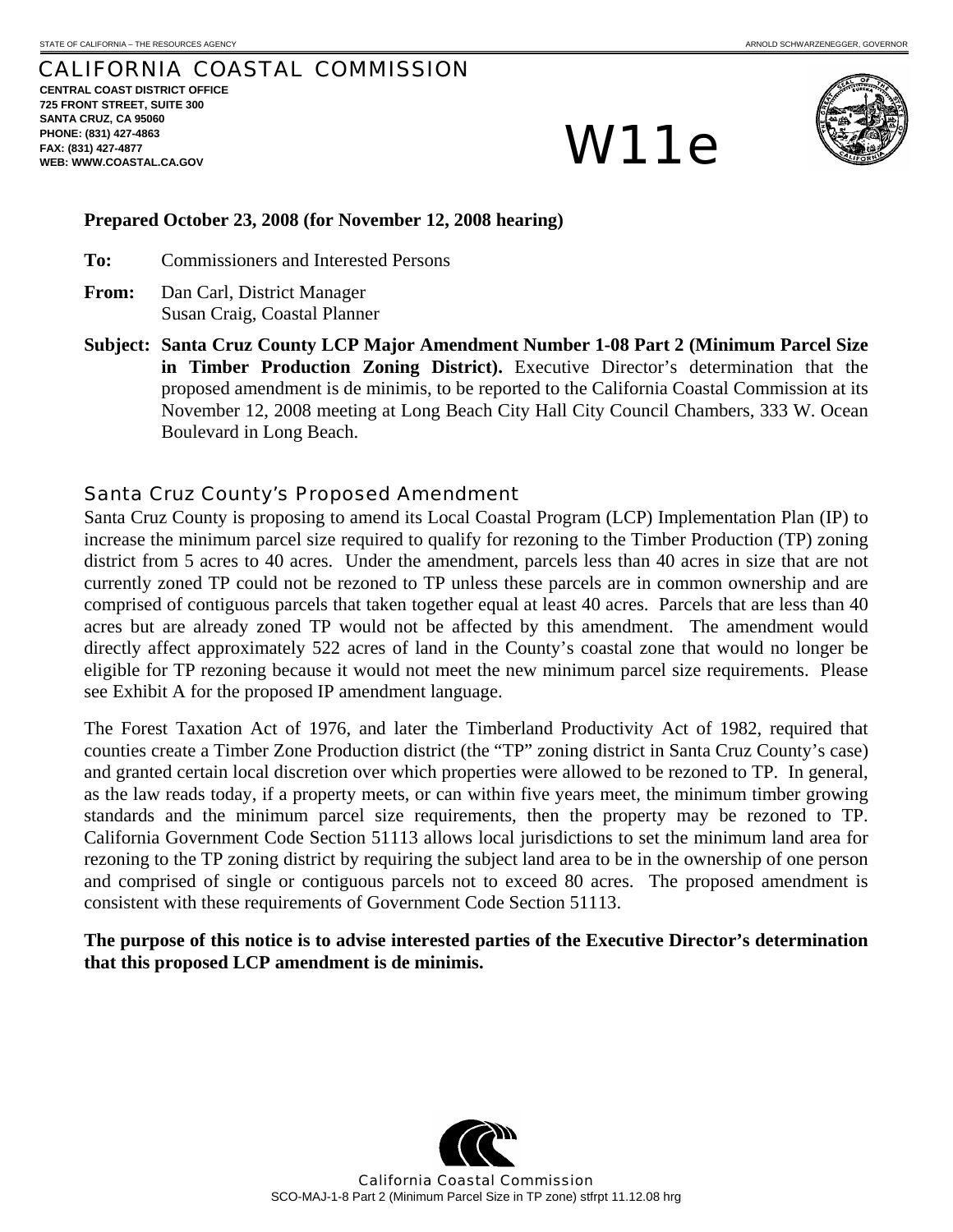# De Minimis LCP Amendment Determination

Pursuant to Coastal Act Section 30514(d), the Executive Director may determine that a proposed LCP amendment is "de minimis." In order to qualify as a de minimis amendment, the amendment must meet the following three criteria:

- 1. The Executive Director determines that the proposed amendment would have no impact, either individually or cumulatively, on coastal resources, and that it is consistent with the policies of Chapter 3 of the Coastal Act;
- 2. The local government provides public notice of the proposed amendment at least 21 days prior to submitting the amendment to the Commission, by one of the following methods: posting onsite and offsite in the affected area, newspaper publication, or direct mailing to owners and occupants of contiguous property; and
- 3. The amendment does not propose any change in use of land or water or allowable use of property.

If the Executive Director determines that an amendment is de minimis, that determination must be reported to the Commission. If three or more Commissioners object to the de minimis determination, the amendment shall be set for public hearing; if three or more Commissioners do not object to the de minimis determination, then the amendment is deemed approved, and it becomes a certified part of the LCP 10 days after the date of the Commission meeting, in this case, on November 22, 2008.

Each of the de minimis criteria is discussed briefly below:

**1. No impact to coastal resources and consistency with Chapter 3 of the Coastal Act:** The proposed amendment increases the minimum parcel size necessary to allow a rezoning to the TP zoning district from the current 5 acres to 40 acres. The primary effect of this proposed change will be to reduce the number of acres in the County that can be subject to commercial timber harvest logging activities. Approximately 522 acres of land in the coastal zone will be directly affected by the proposed amendment, i.e. this land will not available for rezoning to TP and will not be subject to future timber harvest logging activities because it would not meet the minimum parcel size criteria.

Commercial timber harvest logging activities can have many impacts on coastal resources, including land disturbance and associated erosion, removal of forest habitat with resultant impacts to a variety of plant and animal species, neighborhood impacts due to tree removal activities and the presence of logging trucks, visual impacts to surrounding areas due to tree removal, etc. The LCP contains a myriad of policies that provide for: 1) protection of plant and wildlife habitats; 2) protection of visual resources, including wooded forests and mountain hillside views; 3) the control and abatement of erosion due to development activities, and; 4) protection of the aesthetic character of

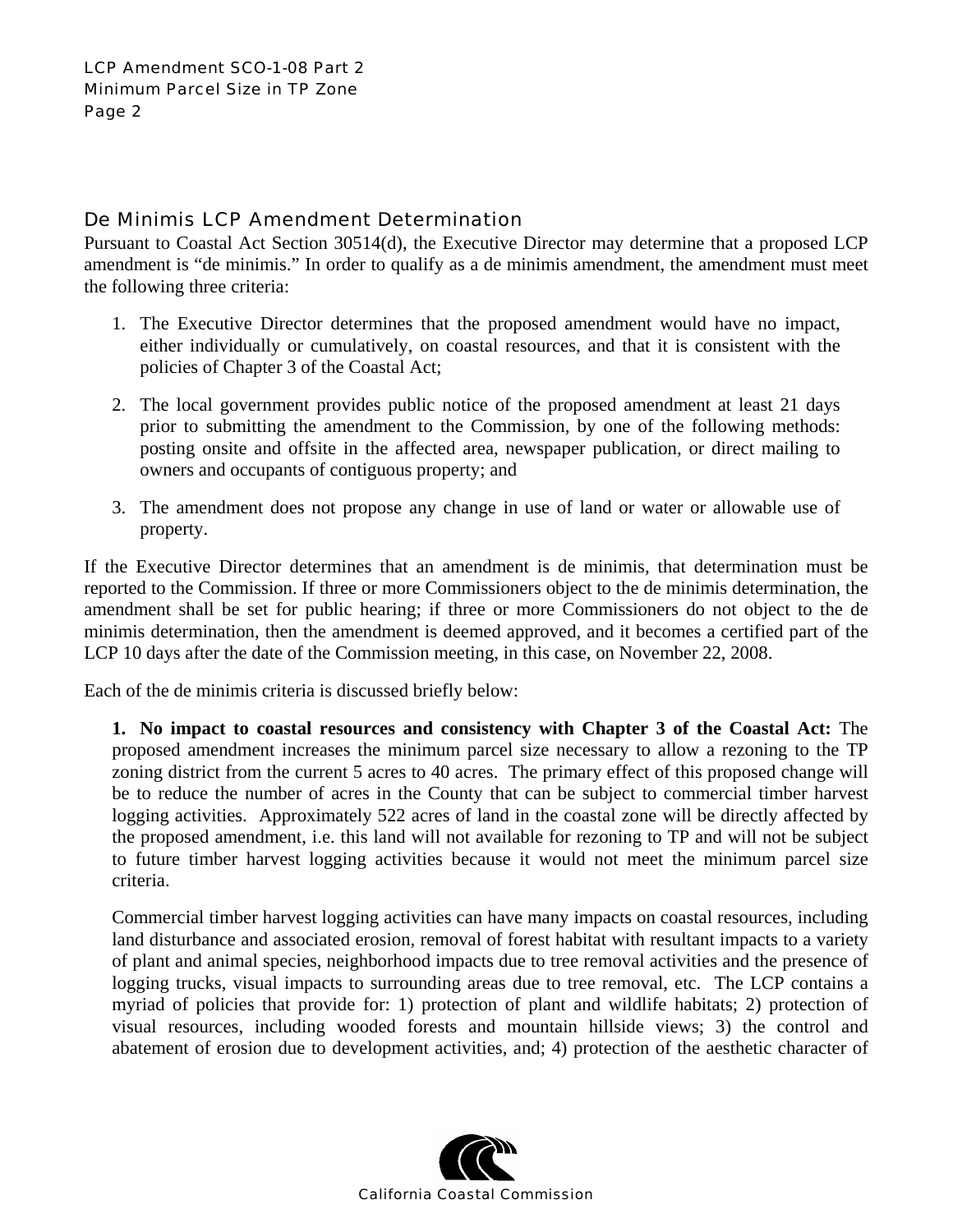local communities. The proposed amendment likely will result in less commercial logging activity in the coastal zone, which should reduce the number and intensity of associated impacts to habitat, visual resources, land disturbance, and community aesthetics. Thus, the proposed amendment will not have a detrimental impact on coastal resources, and is consistent with the policies of Chapter 3 of the Coastal Act.

- **2. Provision of public notice:** The County provided public notice in advance of both the Planning Commission hearing (held on October 24, 2007) and the Board of Supervisors hearing (held on June 10, 2008). For the Planning Commission hearing, a newspaper publication notice was printed on October 10, 2007. For the Board hearing, a newspaper publication notice was printed on May 31, 2008. In addition, the County staff reports and proposed implementation plan changes were also made available on the County's website in advance of the Planning Commission and Board of Supervisors hearings. The amendment submittal was subsequently received in the Commission's Central Coast District Office on July 3, 2008, thus satisfying the 21-day requirement.
- **3. No change in use of land or allowable use of property:** No change in use or allowable use of property is proposed by this amendment. Instead, the proposed amendment imposes a more stringent requirement for rezoning of property to TP by raising the required parcel size from 5 to 40 acres.

The Executive Director will report this de minimis determination, and any comments received regarding it, to the Coastal Commission at its November 12, 2008 meeting at the Long Beach City Hall City Council Chambers, 333 W. Ocean Boulevard in Long Beach. If you have any questions or need additional information regarding the proposed amendment or the method under which it is being processed, please contact Susan Craig at the Central Coast District Office in Santa Cruz. If you wish to comment in writing on the proposed de minimis amendment determination, please do so by November 6, 2008.

Exhibits: Exhibit A: Proposed LCP Amendment Exhibit B: Santa Cruz County Resolution 147-2008 Adopting Proposed LCP Amendment

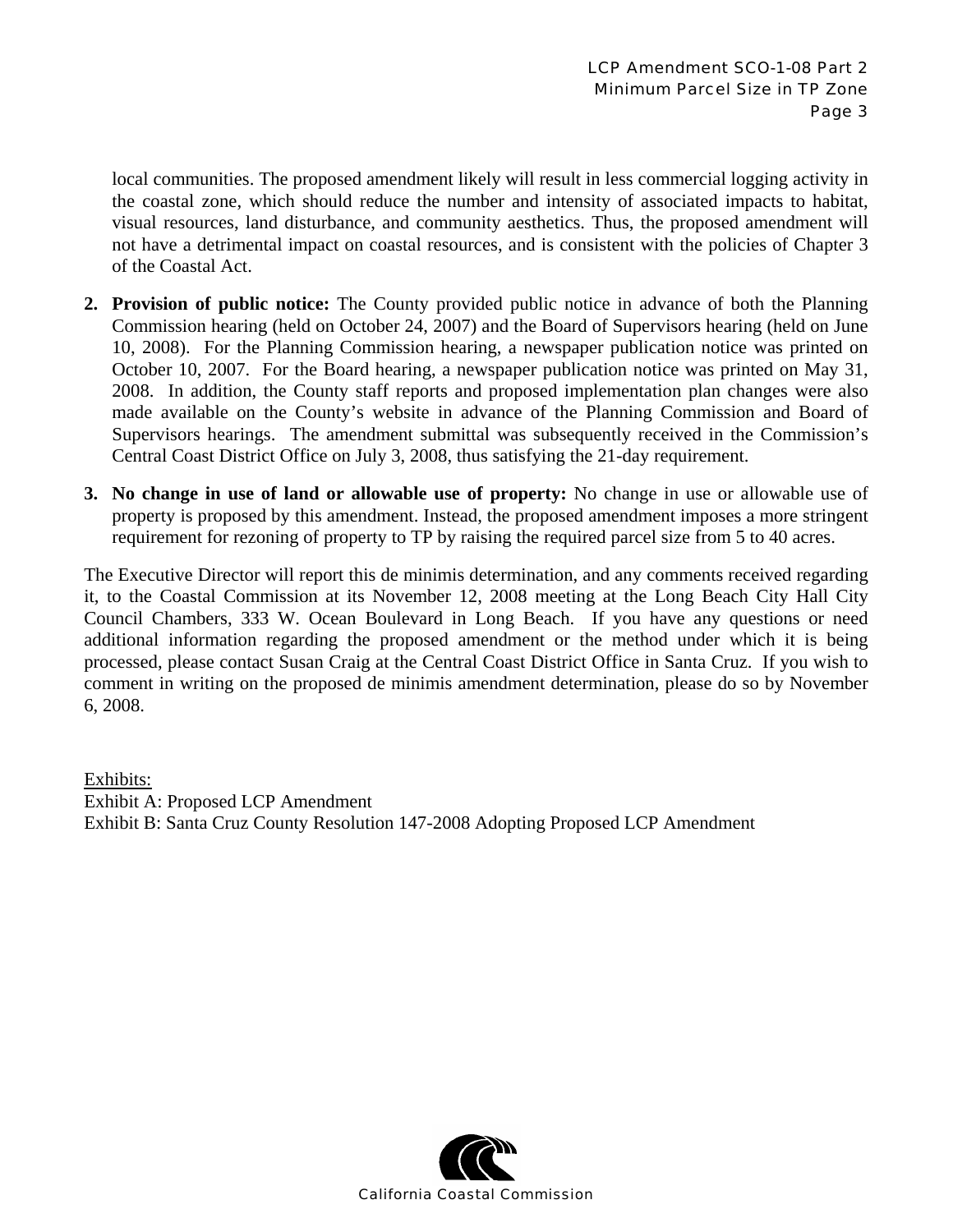# Ordinance No. 50/5

# ORDINANCE AMENDING COUNTY CODE SECTION 13.10.375 OF THE SANTA CRUZ COUNTY CODE REGARDING THE TIMBER PRODUCTION ZONE DISTRICT

The Board of Supervisors of the County of Santa Cruz ordains as follows:

### **SECTION I**

The Santa Cruz County Code is hereby amended by changing Subsection 13.10.375 (c) 6 to read as follows:

The land area to be rezoned shall be in the ownership of one person, as defined in Section 38106 of the Revenue and Taxation Code, and shall be comprised of single or contiguous parcels consisting of at least five forty acres in area.

### **SECTION II**

This Ordinance shall take effect on the 31<sup>st</sup> day after the date of final passage outside the Coastal Zone and upon certification by the California Coastal Commission within the Coastal Zone.

Campos

None

PASSED AND ADOPTED this 10th day of June . 2008. by the Board of Supervisors of the County of Santa Cruz by the following vote:

AYES: NOES: ABSENT: ABSTAIN:

**SUPERVISORS SUPERVISORS SUPERVISORS SUPERVISORS** 

Stone, Coonerty, Beautz & Pirie None

ESS FITZGERALD Chairperson, Board of Supervisors

ATTEST:

FLLEN PIRIE Clerk of the Board

APPROVED AS TO FORM:

**County Counsel** 

Copies to:

EQD

Planning **County Counsel** 

**THEREBY CER IFY THAT THE FOREGOING IN** OFFICE

**CCC Exhib**  $(page \_\ of \_\ noage$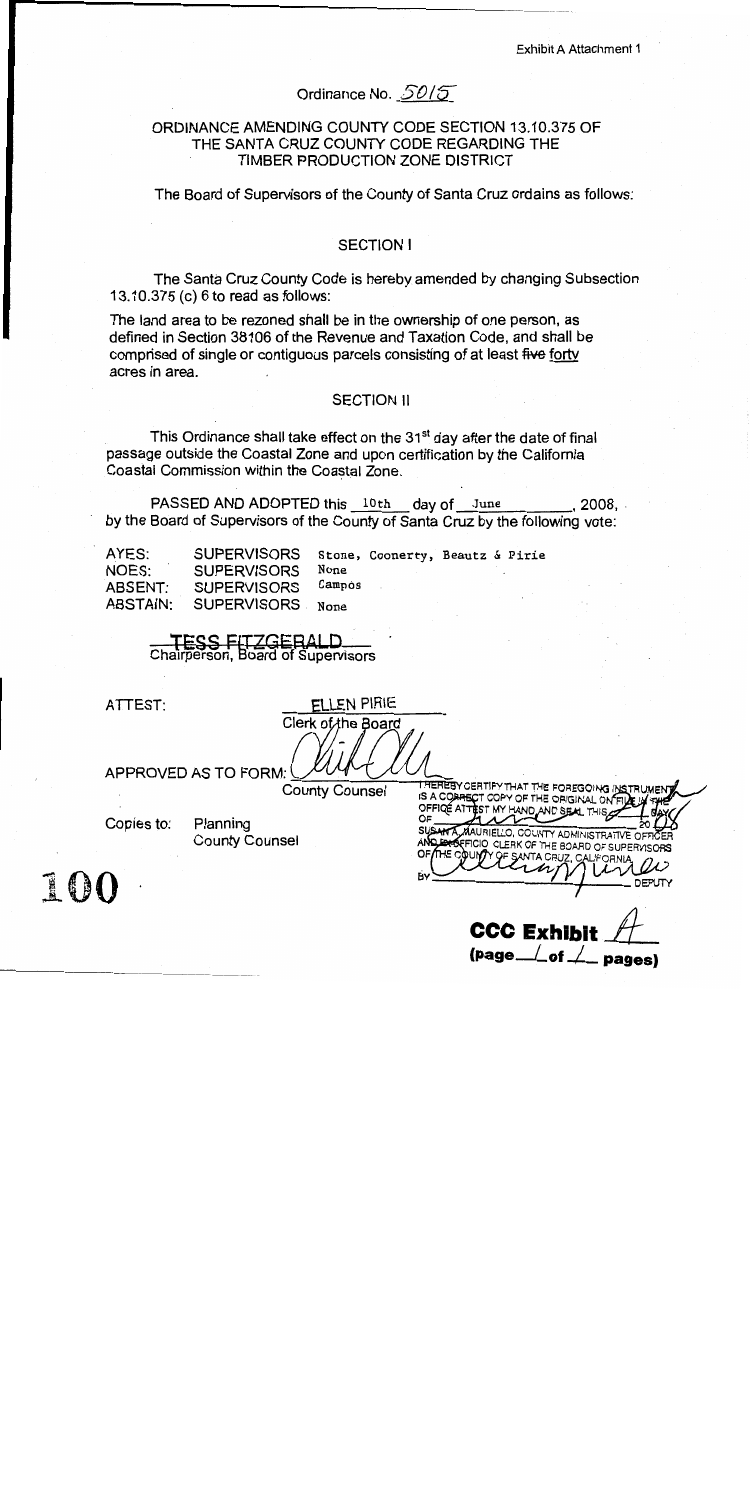### BEFORE THE BOARD OF SUPERVISORS OF THE COUNTY OF SANTA CRUZ STATE OF CALIFORNIA

### 1802

### RESOLUTION NO. 147-2008

### On the motion of Supervisor: Stone Duly seconded by Supervisor: Coonerty The following resolution is adopted:

# RESOLUTION ADOPTING ORDINANCE AMENDING SUBSECTION (C)7 OF SECTION 13.10.375 OF THE SANTA CRUZ COUNTY CODE INCREASING THE MINIMUM PARCEL SIZE FOR REZONING LAND TO THE TIMBER PRODUCTION ZONE DISTRICT

WHEREAS, the County of Santa Cruz contains several thousands of acres of timberland; and

WHEREAS, much of the timberland in the County is held in private ownership on parcels of various size; and

WHEREAS, the California Government Code requires that local jurisdictions establish a Timber Production zone district to promote the growing and harvesting of timber throughout the State of California: and

WHEREAS, the Government Code also provides authority for the Board of Supervisors to establish a minimum parcel size required in order to rezone property to the Timber Production zone district; and

WHEREAS, the Board of Supervisors, in seeking to reduce neighborhood conflicts with timber harvesting activities and to maintain a healthy timber industry in the County, finds it appropriate to increase the minimum required parcel size for Timber Production zoning from five acres to forty acres; and

WHEREAS, an amendment to the County Code and the Local Coastal Program is necessary to achieve this goal; and

WHEREAS, the California Coastal Commission has certified the County's Local Coastal Program, including County Code Chapter 13.10, as consistent with and legally adequate to carry out the California Coastal Act; and

WHEREAS, the Planning Commission held a duly noticed public hearing and considered the proposed amendments, and all testimony and evidence received at the public hearing and has recommended the proposed ordinance amendment for approval by the Board of Supervisors; and

WHEREAS, the Board of Supervisors finds that the proposed Local Coastal Program amendment and proposed amendment to the Santa Cruz County Code will be consistent with the policies of the General Plan and Local Coastal Program and other provisions of the County Code, is in compliance with the California Coastal Act, and will contribute to the responsible management of natural resources in the community; and

**# 6 )** 

**CCC Exhibit**  $\frac{\cancel{5}}{\cancel{\text{(page \_} \cdot \cancel{\text{of} \cdot \cancel{\mathcal{A}}}}$  pages)